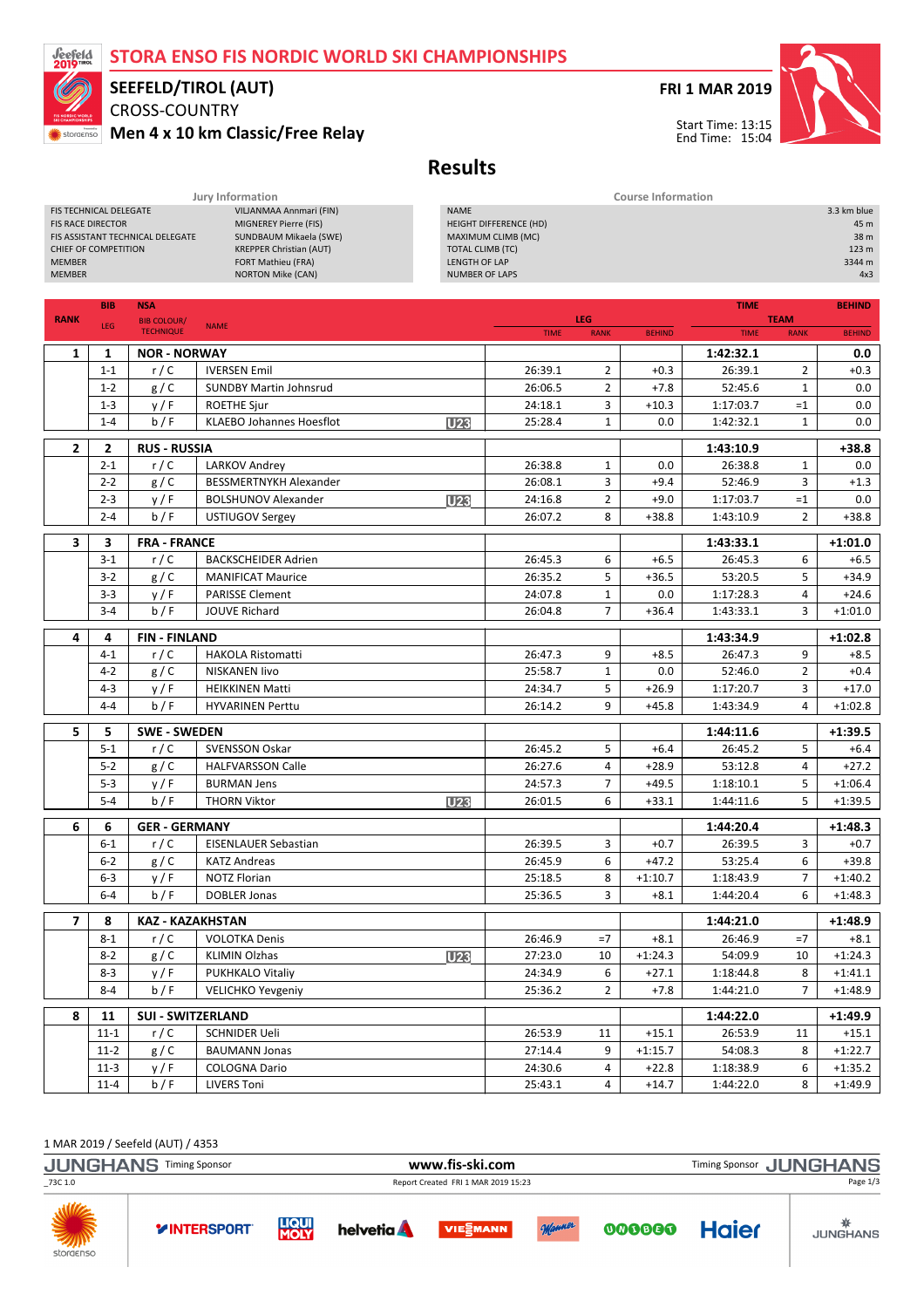### STORA ENSO FIS NORDIC WORLD SKI CHAMPIONSHIPS



#### SEEFELD/TIROL (AUT)

CROSS-COUNTRY

Men 4 x 10 km Classic/Free Relay

FRI 1 MAR 2019



Results

|             | <b>BIB</b>           | <b>NSA</b>                             |                                                |                 |                    |                     |               |                    | <b>TIME</b>                |                     |
|-------------|----------------------|----------------------------------------|------------------------------------------------|-----------------|--------------------|---------------------|---------------|--------------------|----------------------------|---------------------|
| <b>RANK</b> | LEG                  | <b>BIB COLOUR/</b><br><b>TECHNIQUE</b> | <b>NAME</b>                                    |                 | <b>TIME</b>        | LEG.<br><b>RANK</b> | <b>BEHIND</b> | <b>TIME</b>        | <b>TEAM</b><br><b>RANK</b> | <b>BEHIND</b>       |
|             |                      |                                        |                                                |                 |                    |                     |               |                    |                            |                     |
| 9           | 12                   |                                        | <b>USA - UNITED STATES OF AMERICA</b>          |                 |                    |                     |               | 1:46:38.5          |                            | $+4:06.4$           |
|             | $12 - 1$<br>$12 - 2$ | r/C                                    | <b>BJORNSEN Erik</b><br><b>PATTERSON Scott</b> |                 | 26:44.4<br>27:09.6 | 4<br>$\overline{7}$ | $+5.6$        | 26:44.4<br>53:54.0 | 4<br>$\overline{7}$        | $+5.6$<br>$+1:08.4$ |
|             |                      | g/C                                    |                                                |                 |                    | $+1:10.9$           |               |                    |                            |                     |
|             | $12-3$               | y/F                                    | <b>NORRIS David</b>                            |                 | 26:19.3            | 9                   | $+2:11.5$     | 1:20:13.3          | 9                          | $+3:09.6$           |
|             | $12 - 4$             | b / F                                  | <b>BRATRUD Kyle</b>                            |                 | 26:25.2            | 10                  | $+56.8$       | 1:46:38.5          | 9                          | $+4:06.4$           |
| 10          | 7                    | <b>ITA - ITALY</b>                     |                                                |                 |                    |                     |               | 1:47:14.8          |                            | $+4:42.7$           |
|             | $7-1$                | r/C                                    | <b>RASTELLI Maicol</b>                         |                 | 26:55.5            | 12                  | $+16.7$       | 26:55.5            | 12                         | $+16.7$             |
|             | $7 - 2$              | g/C                                    | PELLEGRINO Federico                            |                 | 27:13.8            | 8                   | $+1:15.1$     | 54:09.3            | 9                          | $+1:23.7$           |
|             | $7 - 3$              | y/F                                    | SALVADORI Giandomenico                         |                 | 27:13.4            | 12                  | $+3:05.6$     | 1:21:22.7          | 10                         | $+4:19.0$           |
|             | $7 - 4$              | b/F                                    | DE FABIANI Francesco                           |                 | 25:52.1            | 5                   | $+23.7$       | 1:47:14.8          | 10                         | $+4:42.7$           |
| 11          | 10                   |                                        | <b>CZE - CZECH REPUBLIC</b>                    |                 |                    |                     |               | 1:49:05.9          |                            | $+6:33.8$           |
|             | $10-1$               | r/C                                    | <b>NOVAK Michal</b>                            | U23             | 26:48.1            | 10                  | $+9.3$        | 26:48.1            | 10                         | $+9.3$              |
|             | $10-2$               | g/C                                    | <b>RYPL Miroslav</b>                           |                 | 28:47.6            | 11                  | $+2:48.9$     | 55:35.7            | 11                         | $+2:50.1$           |
|             | $10-3$               | y/F                                    | <b>FELLNER Adam</b>                            |                 | 26:53.2            | 11                  | $+2:45.4$     | 1:22:28.9          | 12                         | $+5:25.2$           |
|             | $10-4$               | b/F                                    | <b>KNOP Petr</b>                               |                 | 26:37.0            | 11                  | $+1:08.6$     | 1:49:05.9          | 11                         | $+6:33.8$           |
|             |                      |                                        |                                                |                 |                    |                     |               |                    |                            |                     |
| 12          | 9                    | <b>CAN - CANADA</b>                    |                                                |                 |                    |                     |               | 1:49:37.6          |                            | $+7:05.5$           |
|             | $9 - 1$              | r/C                                    | <b>HARVEY Alex</b>                             |                 | 26:46.9            | $=7$                | $+8.1$        | 26:46.9            | $=7$                       | $+8.1$              |
|             | $9 - 2$              | g / C                                  | <b>HILL Scott James</b>                        |                 | 28:57.8            | 12                  | $+2:59.1$     | 55:44.7            | 12                         | $+2:59.1$           |
|             | $9 - 3$              | y/F                                    | PALMER-CHARRETTE Evan                          |                 | 26:43.9            | 10                  | $+2:36.1$     | 1:22:28.6          | 11                         | $+5:24.9$           |
|             | $9 - 4$              | b / F                                  | VALJAS Len                                     |                 | 27:09.0            | 12                  | $+1:40.6$     | 1:49:37.6          | 12                         | $+7:05.5$           |
| 13          | 13                   | <b>CHN - CHINA</b>                     |                                                |                 |                    |                     |               | LAP                |                            |                     |
|             | $13-1$               | r/C                                    | <b>SHANG Jincai</b>                            |                 | 28:49.6            | 14                  | $+2:10.8$     | 28:49.6            | 14                         | $+2:10.8$           |
|             | $13-2$               | g/C                                    | <b>ZHU Mingliang</b>                           | U <sub>23</sub> | 30:23.9            | 13                  | $+4:25.2$     | 59:13.5            | 13                         | $+6:27.9$           |
|             | $13-3$               | y/F                                    | <b>BAO Lin</b>                                 | <b>U23</b>      |                    |                     |               | LAP                | 13                         |                     |
|             | $13 - 4$             | b / F                                  | <b>WANG Qiang</b>                              |                 |                    |                     |               |                    |                            |                     |
|             |                      |                                        |                                                |                 |                    |                     |               |                    |                            |                     |
| 14          | 14                   | <b>UKR - UKRAINE</b>                   |                                                |                 |                    |                     |               | LAP                |                            |                     |
|             | $14-1$               | r/C                                    | KRASOVSKYI Oleksii                             |                 | 28:47.3            | 13                  | $+2:08.5$     | 28:47.3            | 13                         | $+2:08.5$           |
|             | $14-2$               | g / C                                  | <b>KOSTRUBA Yan</b>                            | U <sub>23</sub> |                    |                     |               | LAP                | 14                         |                     |
|             | $14-3$               | y/F                                    | PEREKHODA Ruslan                               |                 |                    |                     |               |                    |                            |                     |
|             | $14 - 4$             | b/F                                    | <b>DRAHUN Dmytro</b>                           | U <sub>23</sub> |                    |                     |               |                    |                            |                     |

#### Jury Decision

| Verbal Warning - Not following the marked course |                                                              |  |  |  |  |  |  |
|--------------------------------------------------|--------------------------------------------------------------|--|--|--|--|--|--|
| CZE - NOVAK Michal                               | ICR 343.6 - Skiing outside of the marked course              |  |  |  |  |  |  |
| Yellow card - Technique violation                |                                                              |  |  |  |  |  |  |
| FRA - BACKSCHEIDER Adrien                        | ICR 343.8 - Using skating technique in classical competition |  |  |  |  |  |  |
| Verbal Warning - Technique violation             |                                                              |  |  |  |  |  |  |
| ITA - RASTELLI Maicol                            | ICR 343.8 - Using skating technique in classical competition |  |  |  |  |  |  |
| Verbal Warning - Technique violation             |                                                              |  |  |  |  |  |  |
| SUI - BAUMANN Jonas                              | ICR 343.8 - Using skating technique in classical competition |  |  |  |  |  |  |
| Verbal Warning - Technique violation             |                                                              |  |  |  |  |  |  |
| <b>FRA - MANIFICAT Maurice</b>                   | ICR 343.8 - Using skating technique in classical competition |  |  |  |  |  |  |
| Yellow card - Technique violation                |                                                              |  |  |  |  |  |  |
| CZE - NOVAK Michal                               | ICR 343.8 - Using skating technique in classical competition |  |  |  |  |  |  |

1 MAR 2019 / Seefeld (AUT) / 4353